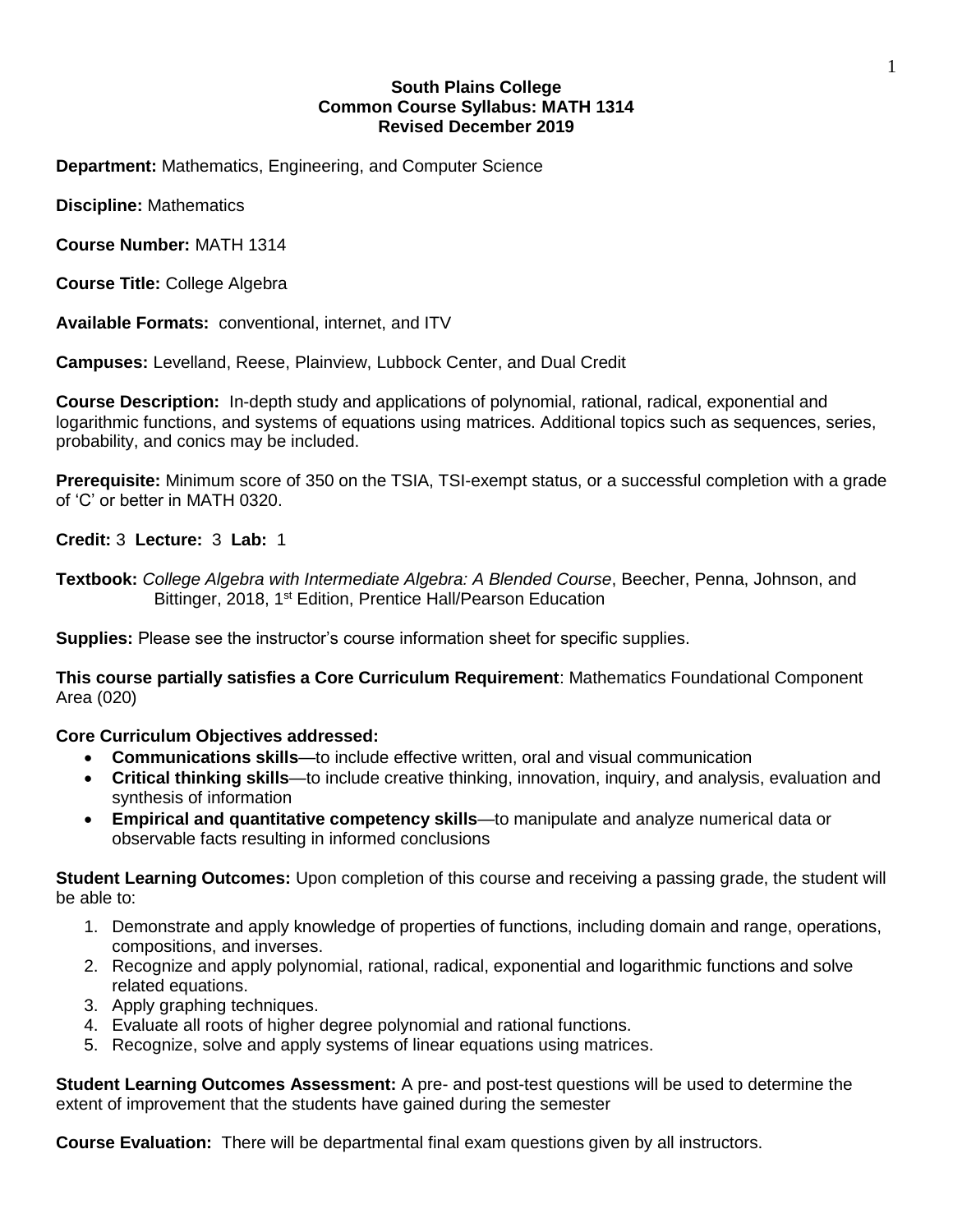**Attendance Policy:** Attendance and effort are the most important activities for success in this course. Records of your attendance are maintained throughout the semester. Five (5) absences, *for any reason*, are allotted to the student for the semester. Tardies count as one-half (1/2) of an absence. Tardies will be applied for consistently being late to class, as deemed by the instructor and leaving class early. If this number is exceeded, the instructor has the right to drop you with a grade of F or an X, depending on their discretion.

Plagiarism violations include, but are not limited to, the following:

- 1. Turning in a paper that has been purchased, borrowed, or downloaded from another student, an online term paper site, or a mail order term paper mill;
- 2. Cutting and pasting together information from books, articles, other papers, or online sites without providing proper documentation;
- 3. Using direct quotations (three or more words) from a source without showing them to be direct quotations and citing them; or
- 4. Missing in-text citations.

Cheating violations include, but are not limited to, the following:

- 1. Obtaining an examination by stealing or collusion;
- 2. Discovering the content of an examination before it is given;
- 3. Using an unauthorized source of information (notes, textbook, text messaging, internet, apps) during an examination, quiz, or homework assignment;
- 4. Entering an office or building to obtain an unfair advantage;
- 5. Taking an examination for another;
- 6. Altering grade records;
- 7. Copying another's work during an examination or on a homework assignment;
- 8. Rewriting another student's work in Peer Editing so that the writing is no longer the original student's;
- 9. Taking pictures of a test, test answers, or someone else's paper.

**Student Code of Conduct Policy**: Any successful learning experience requires mutual respect on the part of the student and the instructor. Neither instructor nor student should be subject to others' behavior that is rude, disruptive, intimidating, aggressive, or demeaning**.** Student conduct that disrupts the learning process or is deemed disrespectful or threatening shall not be tolerated and may lead to disciplinary action and/or removal from class.

**Diversity Statement:** In this class, the teacher will establish and support an environment that values and nurtures individual and group differences and encourages engagement and interaction. Understanding and respecting multiple experiences and perspectives will serve to challenge and stimulate all of us to learn about others, about the larger world and about ourselves. By promoting diversity and intellectual exchange, we will not only mirror society as it is, but also model society as it should and can be.

**Disability Statement:** Students with disabilities, including but not limited to physical, psychiatric, or learning disabilities, who wish to request accommodations in this class should notify the Disability Services Office early in the semester so that the appropriate arrangements may be made. In accordance with federal law, a student requesting accommodations must provide acceptable documentation of his/her disability to the Disability Services Office. For more information, call or visit the Disability Services Office at Levelland (Student Health & Wellness Office) 806-716-2577, Reese Center (Building 8) 806-716-4675, or Plainview Center (Main Office) 806-716-4302 or 806-296-9611.

**Nondiscrimination Policy:** South Plains College does not discriminate on the basis of race, color, national origin, sex, disability or age in its programs and activities. The following person has been designated to handle inquiries regarding the non-discrimination policies: Vice President for Student Affairs, South Plains College, 1401 College Avenue, Box 5, Levelland, TX 79336. Phone number 806-716-2360.

**Title IX Pregnancy Accommodations Statement:** If you are pregnant, or have given birth within six months, Under Title IX you have a right to reasonable accommodations to help continue your education. To [activate](http://www.southplainscollege.edu/employees/manualshandbooks/facultyhandbook/sec4.php) accommodations you must submit a Title IX pregnancy accommodations request, along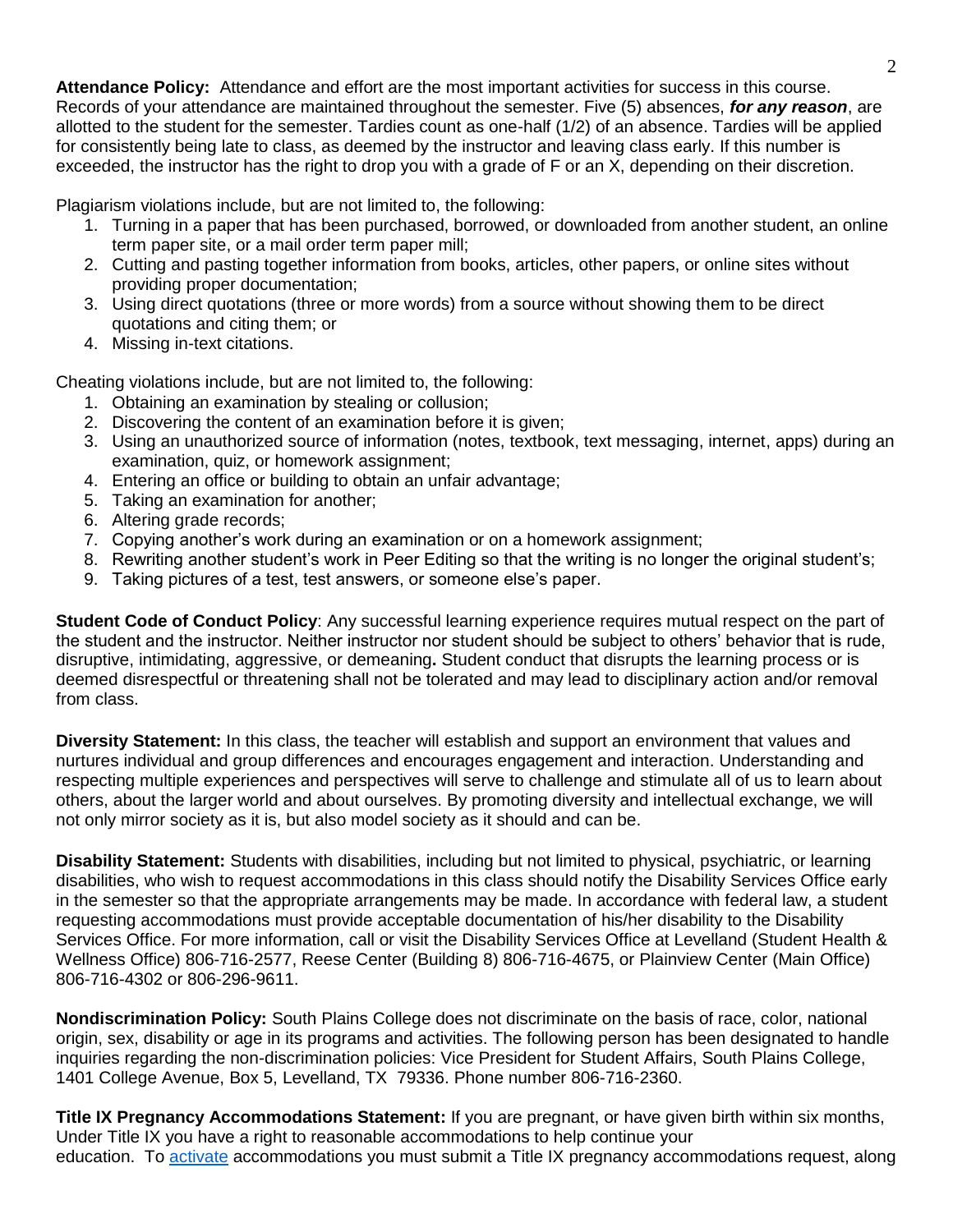with specific medical documentation, to the Director of Health and Wellness. Once approved, notification will be sent to the student and instructors. It is the student's responsibility to work with the instructor to arrange accommodations. Contact the Director of Health and Wellness at 806-716-2362 or [email](http://www.southplainscollege.edu/employees/manualshandbooks/facultyhandbook/sec4.php) [cgilster@southplainscollege.edu](mailto:cgilster@southplainscollege.edu) for assistance.

**Campus Concealed Carry**: Texas Senate Bill - 11 (Government Code 411.2031, et al.) authorizes the carrying of a concealed handgun in South Plains College buildings only by persons who have been issued and are in possession of a Texas License to Carry a Handgun. Qualified law enforcement officers or those who are otherwise authorized to carry a concealed handgun in the State of Texas are also permitted to do so. Pursuant to Penal Code (PC) 46.035 and South Plains College policy, license holders may not carry a concealed handgun in restricted locations. For a list of locations and Frequently Asked Questions, please refer to the Campus Carry page at: <http://www.southplainscollege.edu/campuscarry.php> Pursuant to PC 46.035, the open carrying of handguns is prohibited on all South Plains College campuses. Report violations to the College Police Department at 806-716-2396 or 9-1-1.

**SPC Bookstore Price Match Guarantee Policy:** If you find a lower price on a textbook, the South Plains College bookstore will match that price. The difference will be given to the student on a bookstore gift certificate! The gift certificate can be spent on anything in the store.

If students have already purchased textbooks and then find a better price later, the South Plains College bookstore will price match through the first week of the semester. The student must have a copy of the receipt and the book has to be in stock at the competition at the time of the price match.

The South Plains College bookstore will happily price match BN.com & books on Amazon noted as *ships from and sold by Amazon.com*. Online marketplaces such as *Other Sellers* on Amazon, Amazon's Warehouse Deals, *fulfilled by* Amazon, BN.com Marketplace, and peer-to-peer pricing are not eligible. They will price match the exact textbook, in the same edition and format, including all accompanying materials, like workbooks and CDs.

A textbook is only eligible for price match if it is in stock on a competitor's website at time of the price match request. Additional membership discounts and offers cannot be applied to the student's refund.

Price matching is only available on in-store purchases. Digital books, access codes sold via publisher sites, rentals and special orders are not eligible. Only one price match per title per customer is allowed.

Note: The instructor reserves the right to modify the course syllabus and policies, as well as notify students of any changes, at any point during the semester.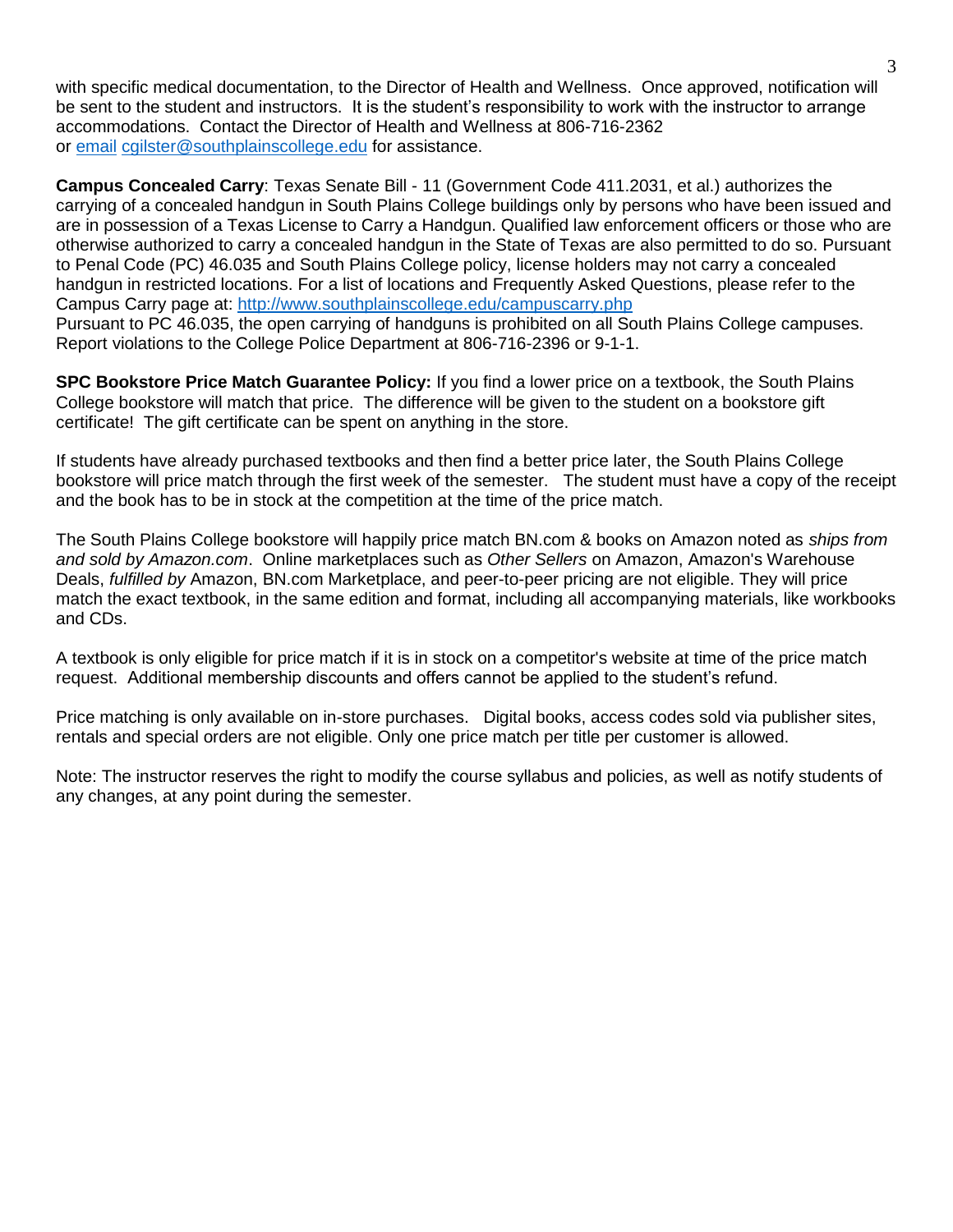

# **Mathematics 1314 – College Algebra Section 274**: Tuesday/Thursday 6:00 PM – 7:45 PM **Room:** Lubbock Center, Room 129A, Lubbock Campus

# **Instructor Information**

| <b>Contact</b><br><b>Information</b> | <b>Instructor:</b> Evan Vargas                |                                                                                      |  |  |  |
|--------------------------------------|-----------------------------------------------|--------------------------------------------------------------------------------------|--|--|--|
|                                      | Phone: (806) 716-4673                         |                                                                                      |  |  |  |
|                                      | <b>Email:</b> evargas@southplainscollege.edu  |                                                                                      |  |  |  |
| <b>Office Hours</b>                  | Agriculture Building, AG107, Levelland Campus |                                                                                      |  |  |  |
|                                      | Monday/Wednesday:                             | 10:40 AM - 10:55 AM @ TA209, Levelland<br>12:55 PM - 2:25 PM @ AG107, Levelland      |  |  |  |
|                                      | Tuesday/Thursday:                             | 10:40 AM - 10:55 AM @ TA209, Levelland<br>2:15 PM – 2:30 PM @ Building 2, 226, Reese |  |  |  |
|                                      | Friday:                                       | 8:30 AM - 12:00 PM @ AG107, Levelland                                                |  |  |  |

## **Course Information**

**Textbook** *College Algebra by OpenStax -* <https://openstax.org/details/books/college-algebra>

- **Knewton Link** https://knerd.me/7dqwwc
- **Materials** Pencils, erasers, paper, and scientific calculator

## **Grading Policy**

| Grading Scale: 90-100 A |          |    | <b>Weights: Homework</b> | 10%        |
|-------------------------|----------|----|--------------------------|------------|
|                         | 80-89    | в  | Quiz                     | 10%        |
|                         | 70-79    | -C | Exams $(4)$              | 15% each   |
|                         | 60-69    | D  | <b>Final Exam</b>        | <b>20%</b> |
|                         | $0 - 59$ |    | Total                    | 100%       |

# **Online Homework**

Homework is assigned online through Knewton. The homework enables students to receive feedback right away as they work through each assignment. Physical homework is not required to turn in. Each set of online homework assignments are due at the end of each week.

## **In-class Quizzes**

Quizzes will be given randomly throughout the semester and will contain material pertaining to Homework Assignments and previous lecture material. No make-up quizzes will be allowed for any reason.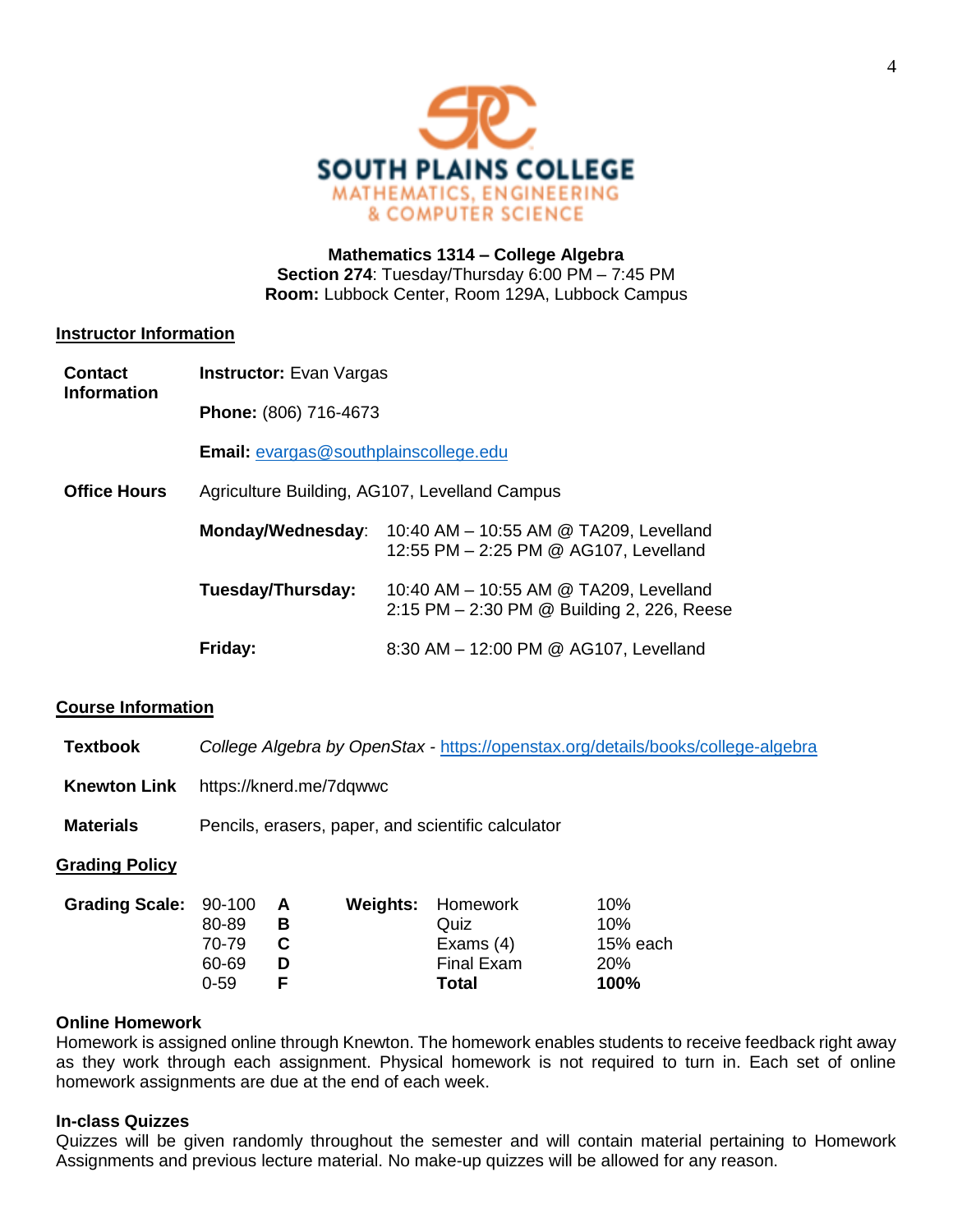#### **In-class Examinations**

Exams will cover material from Homework, Quizzes, and Lectures as indicated by the course itinerary. Examinations will be a combination of open answer, fill in the box, and/or multiple choice. Students need only bring pencils, lead, erasers, and a calculator. No other material will be required unless stated in class. **The use of pens are not allowed.** If an exam is missed due to *any reason,* the Final Examination will replace **one (1)** exam score.

Cell phones, smart watches, tablets, computers, etc. **are not allowed** and students will be asked to remove their device(s) or leave the class. Students seen with and using unapproved devices will receive an automatic 0 for the exam and potentially be dropped from the course.

# **Final Examination**

A **comprehensive** final exam will be given at the end of the semester. Failure to attempt the final exam will result in a failing grade for the course. The final exam will be given on **Tuesday May 5th, 2020 from 5:30 PM – 7:30 PM.** Conflicting test schedules must be worked out with instructors. All grades are rounded from the tenths place, e.g. 80.5 = 81 and 80.49 = 80, upon the submission of grades at the end of the semester. **ALL GRADES ARE FINAL**

# **Returning Grades**

The instructor will attempt to return any graded assignment by the next class meeting or as soon as possible. Any discrepancies with a particular grade must be contested to the instructor within **two weeks.** If the student does not contest their grade they will forfeit the right for amendments.

## **Classroom Policies**

## **Class Cancellation Policy**

In the event of class being canceled by the school/instructor, the student will be responsible for the lecture material missed. The class will continue on the following class day. All information will be available to the student on Blackboard and/or sent via email.

## **South Plains College Email Policy**

The instructor will only acknowledge, respond, and send emails to your assigned South Plains College email. This ensures the intended recipient receives all correspondence from the instructor. It is the students' responsibility to have their email set up and ready to use by the end of the first week of class.

## **Withdrawal Policy**

To withdraw from this class, the student will need to go to the Admissions and Records office either on the Levelland campus or the Reese Center campus, and fill out a drop notification form. If the student does not initiate the drop on their behalf the instructor will do instead.